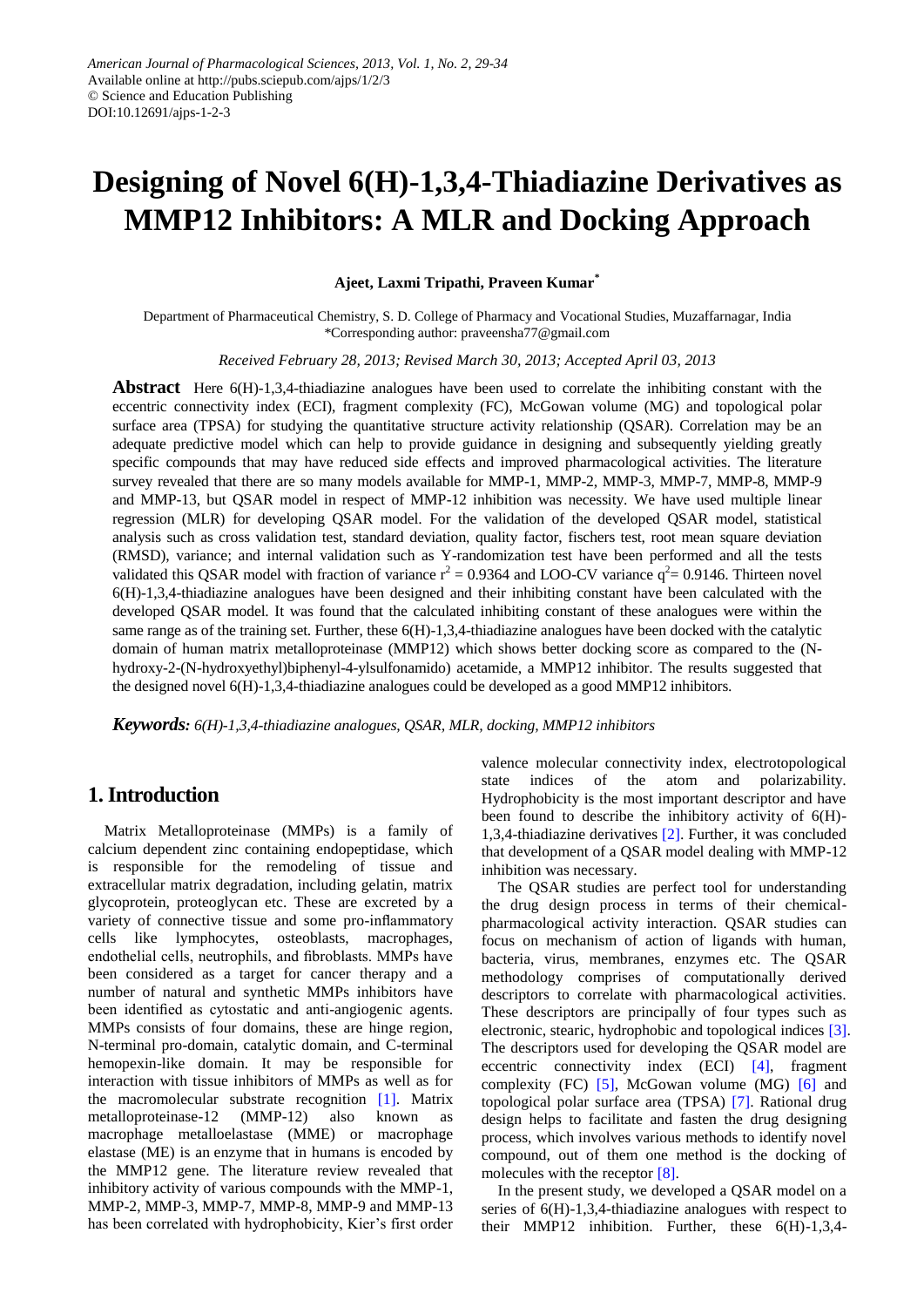thiadiazine analogues have been docked with the catalytic domain of MMP12.



**Figure 1.**Structure of 6(H)-1,3,4-thiadiazine used for model development

# **2. Materials and Method**

All the bioactivity values and information about 2D structure of 6(H)-1,3,4-thiadiazine derivatives (Figure 1) were taken from literature  $[1]$ . IC<sub>50</sub> is referred as the molar concentration of a compound that inhibits 50% growth of bacteria  $[3]$ ;  $\log 1/K_i$  (K<sub>i</sub> is inhibition constant) is subsequent variable that comprises the bioactivity parameter for the QSAR model. In order to calculate the 2D molecular descriptors, PaDEL descriptor software [\[9\]](#page-5-8) which incorporate CDK library for descriptor calculation have been used after optimitizing the  $6(H)-1,3,4$ thiadiazine derivatives. For the development of QSAR model, MLR [\[3\]](#page-5-2) has been employed and all were validated through statistics. The novel 6(H)-1,3,4-thiadiazine molecules have been designed and optimized through ChemDraw Ultra 7.0.and their bioactivity values have been calculated from developed QSAR model by putting the descriptor values in the QSAR equation. The docking studies  $[8]$  of novel  $6(H)-1,3,4$ -thiadiazine have been performed with the Molegro Virtual Docker (Free trial version).

## **2.1. Statistical Parameters**

## **2.1.1. Fraction of Variance (R<sup>2</sup> )**

The value of fraction of variance may vary between 0 (means model without explanatory power) and 1 (means perfect model). QSAR model having  $r^2 > 0.6$  will only be considered for validation [\[3\].](#page-5-2)

## **2.1.2. Cross-validation Test (q<sup>2</sup> )**

A QSAR model must have  $q^2$  > 0.5 for the predictive ability [\[3\].](#page-5-2) 

#### **2.1.3. Standard Deviation (s)**

The smaller s value is always required for the predictive QSAR model.

The difference between  $r^2$  and  $q^2$  should never be exceeding by 0.3. A large difference suggests the following: presence of outliers, over-fitted model, and presence of irrelevant variables in data [\[3\].](#page-5-2)

#### **2.1.5. Quality Factor (Q)**

Overfitting and chance correlation, due to excess number of descriptors, can be detected by Q value. Positive value for this QSAR model suggests its high predictive power and lack of overfitting.

#### **2.1.6. Fischer Statistics (F)**

The F value of QSAR model was compared with their literature value at 95% level.

#### **2.2. Model Validation**

The QSAR model validation was carried with statistical analysis and with internal validation.

#### **2.3. Docking Studies**

The designed novel 6(H)-1,3,4-thiadiazine derivatives were docked into catalytic domain of humanMMP12. For this study, X-ray crystal structure of human MMP12 was taken from protein data bank with PDB id 3N2V.

### **2.3.1. Determination of Binding Site**

The catalytic sites of human MMP12 have been found by DETECT CAVITIES under the PREPARATION option of Molegro Virtual Docker (Free trial version) which detects 5 cavities by default with a 10 Å resolution.

## **3. Results and Discussion**

From the data [\(Table 1\)](#page-1-0), QSAR equation 1 have been developed and 95% confidence intervals are given in parantheses as follows

 $log(1/K_i)=7.584576(\pm 2.574174)$  $0.0010481(\pm 0.0023945)(ECI)$  $0.0017145(\pm 0.0006911)(FC)$ 0.0057257(±0.0042793)(TPSA)+1.118494(±1.20186  $4)(\text{MG})$  (1)

# **3.1. Validation of QSAR Model**

A quantitative assessment of model robustness has been performed through model validation. All the statistical results of model validation have been given [\(Table 2\)](#page-2-0).

**2.1.4.**  $r^2 - q^2 < 0.3$ 

**Table 1. Descriptors used to derive QSAR equation along with bioactivities for the inhibition by 6(H)-1,3,4-thiadiazine analogues with substituents**

<span id="page-1-0"></span>

| Substituents    |                 |                  | $\log 1/K_i$ |          |            | ECI | FC      | <b>TPSA</b> | MG     |
|-----------------|-----------------|------------------|--------------|----------|------------|-----|---------|-------------|--------|
| X               | $X_1$           |                  | Obs.         | Pred.    | Diff.      |     |         |             |        |
| CH <sub>3</sub> | H               |                  | 6.46         | 6.499902 | $-0.0399$  | 775 | 1744.09 | 106.5238    | 2.9752 |
| H               | CH <sub>3</sub> | C1               | 6.28         | 6.352982 | $-0.07298$ | 825 | 1939.1  | 116.0725    | 3.2385 |
| CH <sub>3</sub> | Н               | C1               | 6.49         | 6.429318 | 0.060682   | 825 | 1939.1  | 102.7402    | 3.2385 |
| CH <sub>3</sub> | H               | Br               | 6.47         | 6.525846 | $-0.05585$ | 911 | 1570.12 | 139.563     | 3.0283 |
| H               | CH <sub>3</sub> | <b>CN</b>        | 6.43         | 6.316241 | 0.113759   | 841 | 1789.1  | 124.5081    | 3.0339 |
| H               | CH <sub>3</sub> | CH <sub>3</sub>  | 6.96         | 6.986579 | $-0.02658$ | 775 | 1453.1  | 105.044     | 2.9567 |
| CH <sub>3</sub> | Н               | CH <sub>3</sub>  | 7.05         | 6.989891 | 0.060109   | 775 | 1453.1  | 104.4655    | 2.9567 |
| H               | CH <sub>3</sub> | NO <sub>2</sub>  | 6.55         | 6.542078 | 0.007922   | 841 | 1492.1  | 165.2268    | 2.989  |
| Н               | CH <sub>3</sub> | CF <sub>3</sub>  | 6.52         | 6.517286 | 0.002714   | 841 | 1492.1  | 169.5568    | 2.989  |
| H               | CH <sub>3</sub> | OCH <sub>3</sub> | 6.47         | 6.519877 | $-0.04988$ | 775 | 1744.09 | 103.035     | 2.9752 |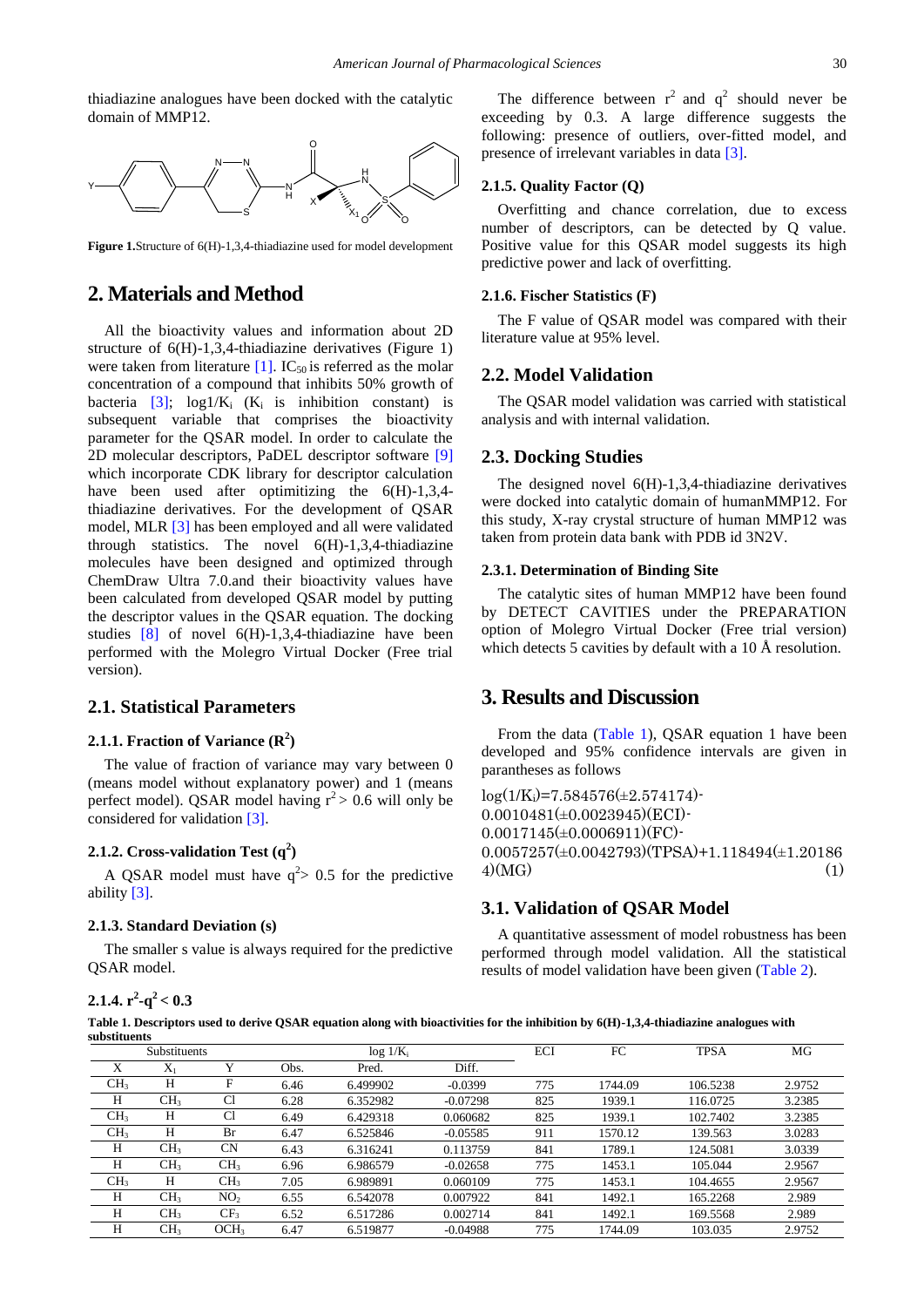<span id="page-2-0"></span>

| Table 2. Results of statistical validation |        |        |        |        |             |          |         |  |  |
|--------------------------------------------|--------|--------|--------|--------|-------------|----------|---------|--|--|
|                                            |        |        |        |        | <b>RMSD</b> | Variance | Е       |  |  |
| 0.9364                                     | 0.9146 | 0.2318 | 0.0218 | 4.1747 | 0.018313    | 0.006708 | 18.4041 |  |  |

## **3.2. Internal Validation**

*Y-Randomization Test:*, This technique is used to establish the QSAR model robustness. For this test, the dependent variable vector is randomly shuffled, and a new

QSAR model is developed using the unchanged independent variable. This process was repeated for five times. The statistical data of  $r^2$  for five runs are given [\(Table 3\)](#page-2-1). The values  $r^2$ <0.6in Y-randomization test confirm the robustness of this QSAR model [\[3\].](#page-5-2)

r 2 According to the developed QSAR model, the 6(H)- 1,3,4-thiadiazine derivatives must have less ECI for enhanced MMP12 inhibitory activity at X,  $X_1$  and Y substituents. A negative coefficient of FC containing X,  $X_1$  and Ysubstituents favors the MMP12 inhibitory activity of 6(H)-1,3,4-thiadiazine derivatives. As far as effects of the TPSA on the MMP12 inhibitory activity of  $6(H)-1,3,4$ -thiadiazinederivatives concerned, the developed QSAR model suggested that an decrement in TPSA at substituents  $X$ ,  $X_1$  and Y will definitely be favorable to the activity; along with positive McGowan volume, as discussed by Verma and Hansch, 2010<sup>[\[3\]](#page-5-2)</sup>. A comparison (MLR plots) of observed values and predicted values of log1/Kifor 6(H)-1,3,4-thiadiazine derivatives used for development of QSAR equation is shown in Figure 2 and multiple linear graph is shown in Figure 3.



**Figure 2.** Multiple linear regression plot for QSAR study

<span id="page-2-1"></span>

**Figure 3.** Multiple linear graph between Number of data points and bioactivities

# **3.3. Designing and Optimization of Novel 6(H)-1,3,4-thiadiazine Derivatives**

The novel 6(H)-1,3,4-thiadiazine derivatives were designed and their energy minimization for highest stability was performed. Details of substituents, calculated descriptor values and predicted bioactivity through derived QSAR model have been given [\(Table 4\)](#page-2-2).

## **3.4. Docking Results**

#### **3.4.1. Binding Site Analysis**

The experimental analysis of binding site shows that Leu 214, Tyr 240, Glu 219, Leu 181, Ala 182, Ile 180, His 228, Pro 238, Phe 237, Val 235, His 218 could be the catalytic site residue present in the structure of human MMP12.

<span id="page-2-2"></span>

| Table 4. Results of QSAR studies on nover $0(\Pi)$ -1,5,4-thiadiazine derivatives |                     |                 |                  |              |            |         |             |        |  |
|-----------------------------------------------------------------------------------|---------------------|-----------------|------------------|--------------|------------|---------|-------------|--------|--|
|                                                                                   | <b>Substituents</b> |                 |                  | $\log 1/K_i$ | <b>ECI</b> | FC      | <b>TPSA</b> | MG     |  |
|                                                                                   | X                   | $X_1$           | Y                | Predicted    |            |         |             |        |  |
| THZ <sub>2</sub>                                                                  | H                   | NH <sub>2</sub> | Cl               | 6.426937119  | 775        | 1645.1  | 140.8755    | 2.9341 |  |
| THZ3                                                                              | NH <sub>2</sub>     | H               | Cl               | 6.455465196  | 775        | 1548.11 | 156.9069    | 2.893  |  |
| THZ4                                                                              | NH <sub>2</sub>     | Н               | Br               | 6.835229491  | 876        | 1434.13 | 120.7563    | 2.9674 |  |
| THZ5                                                                              | Н                   | NH <sub>2</sub> | <b>CN</b>        | 6.551398878  | 911        | 1471.13 | 156.7094    | 2.9872 |  |
| THZ <sub>6</sub>                                                                  | H                   | CH <sub>3</sub> | NH <sub>2</sub>  | 6.327371314  | 841        | 1688.11 | 144.7713    | 2.9928 |  |
| THZ7                                                                              | H                   | NH <sub>2</sub> | CH <sub>3</sub>  | 7.041056927  | 775        | 1360.11 | 115.3421    | 2.9156 |  |
| THZ8                                                                              | H                   | NH <sub>2</sub> | NH <sub>2</sub>  | 7.014682572  | 775        | 1360.11 | 119.9484    | 2.9156 |  |
| THZ9                                                                              | NH <sub>2</sub>     | H               | CH <sub>3</sub>  | 7.073678417  | 775        | 1360.11 | 119.9199    | 2.9682 |  |
| THZ10                                                                             | CH <sub>3</sub>     | H               | NH <sub>2</sub>  | 6.584272664  | 841        | 1397.11 | 178.269     | 2.9479 |  |
| THZ11                                                                             | NH <sub>2</sub>     | H               | NH <sub>2</sub>  | 6.43287249   | 775        | 1645.1  | 139.8389    | 2.9341 |  |
| THZ12                                                                             | H                   | NH <sub>2</sub> | NO <sub>2</sub>  | 6.542596066  | 775        | 1645.1  | 120.6755    | 2.9341 |  |
| THZ13                                                                             | H                   | NH <sub>2</sub> | CF <sub>3</sub>  | 6.462036652  | 775        | 1548.11 | 155.7592    | 2.893  |  |
| THZ14                                                                             | H                   | NH <sub>2</sub> | OCH <sub>3</sub> | 6.543720539  | 775        | 1645.1  | 120.4791    | 2.9341 |  |

**Table 4. Results of QSAR studies on novel 6(H)-1,3,4-thiadiazine derivatives**

#### **3.4.2. Docking Studies of Novel 6(H)-1,3,4-thiadiazine Derivatives with Human MMP12**

Docking studies showed that derivatives THZ2-14 were docked in the same binding site as docked by (N-hydroxy-2-(N-hydroxyethyl)biphenyl-4-ylsulfonamido) acetamide; a pre-existing human MMP12 inhibitor. The proteinligand interaction energy of novel inhibitors were given by Pose organizer option in Molegro virtual docker (Free trial version) for 5 different poses of novel inhibitors. The best pose interaction energy was found to be as -179.676, - 180.116, -180.162, -189.003, -182.567, -186.026, - 175.835, -175.277, -174.593, -176.54, -117.702, -186.236 and -190.092. Here, negative values for interaction energy would reflect the positive docking approach. Number of hydrogen bonds and other binding details with cavities [\(Table 5\)](#page-3-0) and docking images [\(Table 6\)](#page-4-0) are given.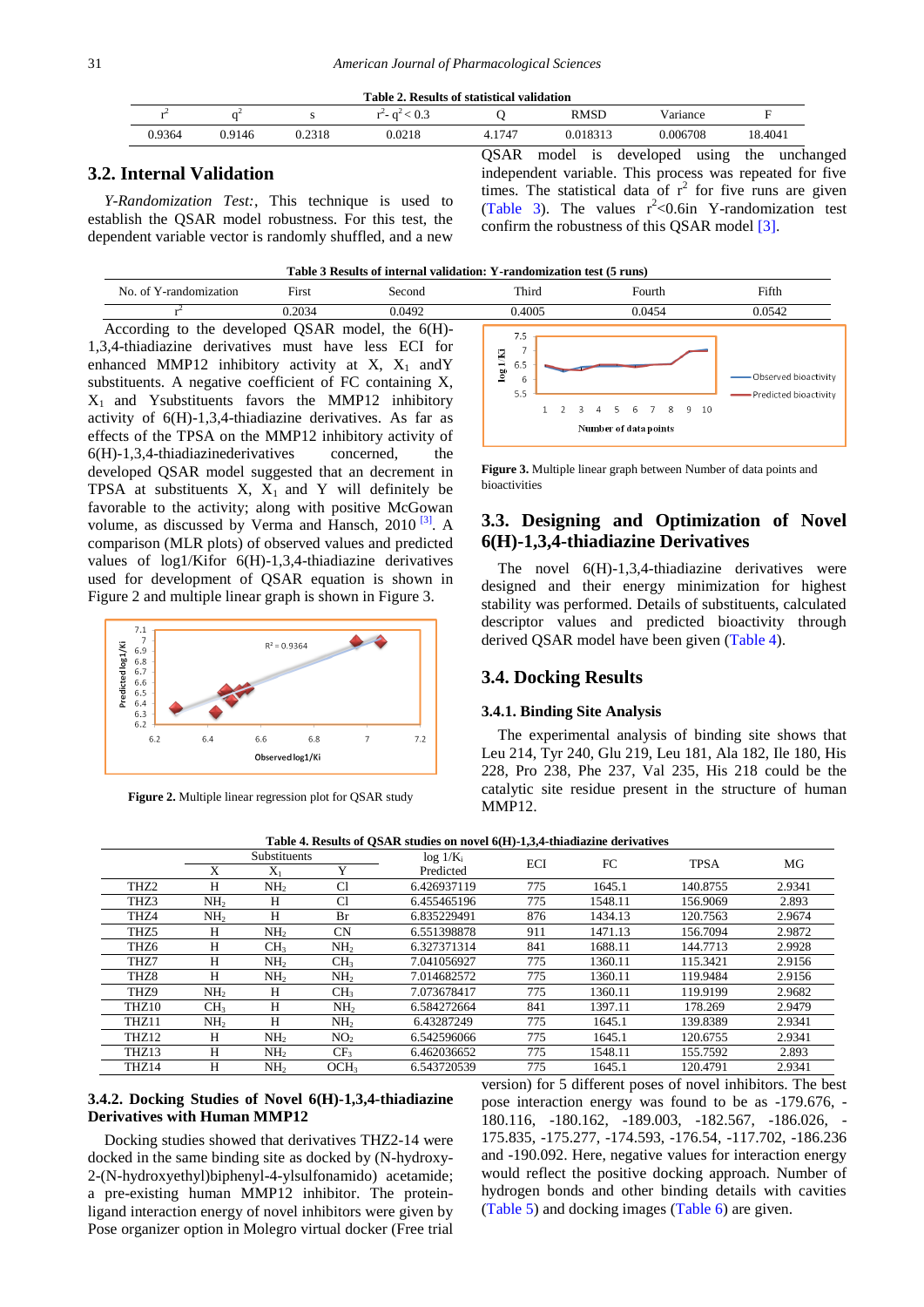<span id="page-3-0"></span>

|                  |                                      |                          | Binding description |                  |                |                    |         |  |  |
|------------------|--------------------------------------|--------------------------|---------------------|------------------|----------------|--------------------|---------|--|--|
| Novel molecules  | E-Inter. (ligand-<br>Protein) KJ/mol | H-bonds                  |                     | Ligand           |                | Receptor           |         |  |  |
|                  |                                      |                          | Element             | Atom ID          | Residue        | Element            | Atom ID |  |  |
|                  |                                      |                          | ${\bf N}$           | 15               | <b>His 218</b> | ${\bf N}$          | 883     |  |  |
|                  |                                      |                          | ${\bf N}$           | 16               | <b>His 218</b> | ${\bf N}$          | 883     |  |  |
|                  |                                      |                          | ${\bf N}$           | $\tau$           | Ala 182        | $\mathbf O$        | 616     |  |  |
| THZ <sub>2</sub> | $-179.676$                           | 6                        |                     |                  |                |                    |         |  |  |
|                  |                                      |                          | ${\bf N}$           | $27\,$           | Ala 182        | $\mathcal O$       | 616     |  |  |
|                  |                                      |                          | ${\bf N}$           | 27               | Glu 219        | $\mathbf O$        | 894     |  |  |
|                  |                                      |                          | ${\bf N}$           | $\boldsymbol{7}$ | Glu 219        | $\mathcal O$       | 894     |  |  |
|                  |                                      |                          | ${\bf N}$           | 16               | <b>His 218</b> | ${\bf N}$          | 883     |  |  |
| THZ3             | $-180.116$                           | 3                        | $\overline{\rm N}$  | $\tau$           | Ala 182        | $\mathbf O$        | 616     |  |  |
|                  |                                      |                          | ${\bf N}$           | 14               | Glu 219        | ${\rm O}$          | 894     |  |  |
|                  |                                      |                          | ${\bf N}$           | 14               | Lys 241        | $\mathbf O$        | 1054    |  |  |
| THZ4             | $-180.162$                           | 2                        | N                   | 16               | <b>Tyr 240</b> | ${\bf N}$          | 1039    |  |  |
|                  |                                      |                          | N                   | 15               | <b>His 218</b> | ${\bf N}$          | 883     |  |  |
|                  |                                      |                          |                     |                  |                |                    |         |  |  |
|                  |                                      |                          | H                   | 34               | Glu 219        | $\mathbf O$        | 894     |  |  |
| THZ5             | $-189.003$                           | 5                        | Н                   | 34               | <b>His 218</b> | ${\bf N}$          | 886     |  |  |
|                  |                                      |                          | $\mathbf H$         | 34               | Ala 182        | $\mathbf O$        | 616     |  |  |
|                  |                                      |                          | ${\bf N}$           | 28               | Glu 219        | $\mathbf O$        | 894     |  |  |
|                  |                                      |                          | ${\bf N}$           | 26               | Lys 241        | ${\rm O}$          | 1054    |  |  |
|                  |                                      |                          | ${\bf N}$           | 16               | <b>Tyr 240</b> | ${\bf N}$          | 1039    |  |  |
|                  |                                      |                          | ${\bf N}$           | 16               | <b>His 218</b> | ${\bf N}$          | 883     |  |  |
|                  |                                      |                          | N                   | 15               | <b>His 218</b> | ${\bf N}$          | 883     |  |  |
| THZ <sub>6</sub> | $-182.567$                           | 8                        | ${\bf N}$           | 12               | <b>His 218</b> | ${\bf N}$          | 886     |  |  |
|                  |                                      |                          |                     |                  |                |                    |         |  |  |
|                  |                                      |                          | $\mathbf O$         | 9                | Ile 180        | ${\bf N}$          | 597     |  |  |
|                  |                                      |                          | $\mathbf O$         | $\,8\,$          | Ala 182        | $\overline{\rm N}$ | 613     |  |  |
|                  |                                      |                          | $\overline{O}$      | $\,8\,$          | Leu 181        | $\rm N$            | 605     |  |  |
|                  | $-186.026$                           |                          | ${\bf N}$           | $\boldsymbol{7}$ | Ala 182        | $\mathbf{O}$       | 616     |  |  |
|                  |                                      | 5                        | ${\bf N}$           | $\tau$           | Glu 219        | $\mathcal O$       | 895     |  |  |
| THZ7             |                                      |                          | ${\bf N}$           | $\boldsymbol{7}$ | <b>His 218</b> | ${\bf N}$          | 886     |  |  |
|                  |                                      |                          | ${\bf N}$           | $27\,$           | Glu 219        | $\mathcal O$       | 894     |  |  |
|                  |                                      |                          | ${\bf N}$           | 15               | <b>His 216</b> | ${\bf N}$          | 883     |  |  |
|                  |                                      |                          | ${\bf N}$           | 26               | <b>Gly 179</b> | ${\rm O}$          | 596     |  |  |
|                  |                                      |                          |                     |                  |                |                    |         |  |  |
|                  |                                      |                          | ${\bf N}$           | 16               | <b>Tyr 240</b> | ${\bf N}$          | 1039    |  |  |
| THZ8             | $-175.835$                           | 5                        | $\mathcal O$        | 13               | Lys 241        | ${\bf N}$          | 1051    |  |  |
|                  |                                      |                          | $\mathcal O$        | $\,$ 8 $\,$      | Val 235        | ${\bf C}$          | 1000    |  |  |
|                  |                                      |                          | ${\bf N}$           | $27\,$           | Leu 214        | ${\rm O}$          | 853     |  |  |
|                  | $-175.277$                           |                          | ${\bf N}$           | 14               | Ala 182        | O                  | 616     |  |  |
|                  |                                      |                          | ${\bf N}$           | 16               | <b>His 218</b> | ${\bf N}$          | 883     |  |  |
| THZ9             |                                      | $\overline{4}$           | ${\bf N}$           | 17               | <b>His 218</b> | ${\bf N}$          | 883     |  |  |
|                  |                                      |                          | ${\bf N}$           | 17               | <b>Tyr 240</b> | ${\bf N}$          | 1039    |  |  |
|                  |                                      |                          | ${\bf N}$           | $27\,$           | Ala 182        | $\mathcal O$       | 616     |  |  |
|                  |                                      |                          |                     |                  |                |                    |         |  |  |
| THZ10            | $-174.593$                           | 3                        | $\mathcal O$        | 13               | Lys 241        | N                  | 1051    |  |  |
|                  |                                      |                          | $\mathcal{O}$       | 8                | Val 235        | N                  | 999     |  |  |
|                  | $-176.54$                            |                          | N                   | 27               | Ala 182        | O                  | 616     |  |  |
| THZ11            |                                      | $\overline{\mathcal{L}}$ | ${\bf N}$           | $27\,$           | Glu 219        | $\mathcal O$       | 894     |  |  |
|                  |                                      |                          | ${\bf N}$           | 12               | Lys 241        | $\mathcal O$       | 1054    |  |  |
|                  |                                      |                          | ${\bf N}$           | 14               | Lys 241        | $\mathcal O$       | 1054    |  |  |
|                  |                                      |                          | $\mathbf O$         | 40               | <b>His 218</b> | N                  | 883     |  |  |
| THZ12            | $-117.702$                           | $\overline{c}$           | $\mathbf{O}$        | 33               | <b>Tyr 240</b> | ${\bf N}$          | 1039    |  |  |
|                  |                                      |                          | $\mathbf O$         | $\,8\,$          | Val 235        | N                  | 999     |  |  |
|                  |                                      |                          | ${\bf N}$           | $\boldsymbol{7}$ | Lys 241        | $\mathcal O$       | 1054    |  |  |
|                  |                                      |                          |                     |                  |                |                    |         |  |  |
| THZ13            | $-186.236$                           | 5                        | ${\rm O}$           | 13               | Lys 241        | ${\bf N}$          | 1051    |  |  |
|                  |                                      |                          | ${\bf N}$           | 16               | <b>His 218</b> | ${\bf N}$          | 883     |  |  |
|                  |                                      |                          | ${\bf N}$           | 16               | <b>Tyr 240</b> | ${\bf N}$          | 1039    |  |  |
|                  |                                      |                          | ${\bf N}$           | 15               | <b>His 218</b> | ${\bf N}$          | 883     |  |  |
|                  |                                      |                          | ${\bf N}$           | 28               | Glu 219        | $\mathcal{O}$      | 894     |  |  |
| THZ14            | $-190.092$                           | 4                        | ${\bf N}$           | $\boldsymbol{7}$ | Glu 219        | $\mathcal O$       | 894     |  |  |
|                  |                                      |                          | ${\bf N}$           | $\tau$           | Ala 182        | $\mathcal O$       | 616     |  |  |

# Table 5. Docking results of novel 6(H)-1,3,4-thiadiazine derivatives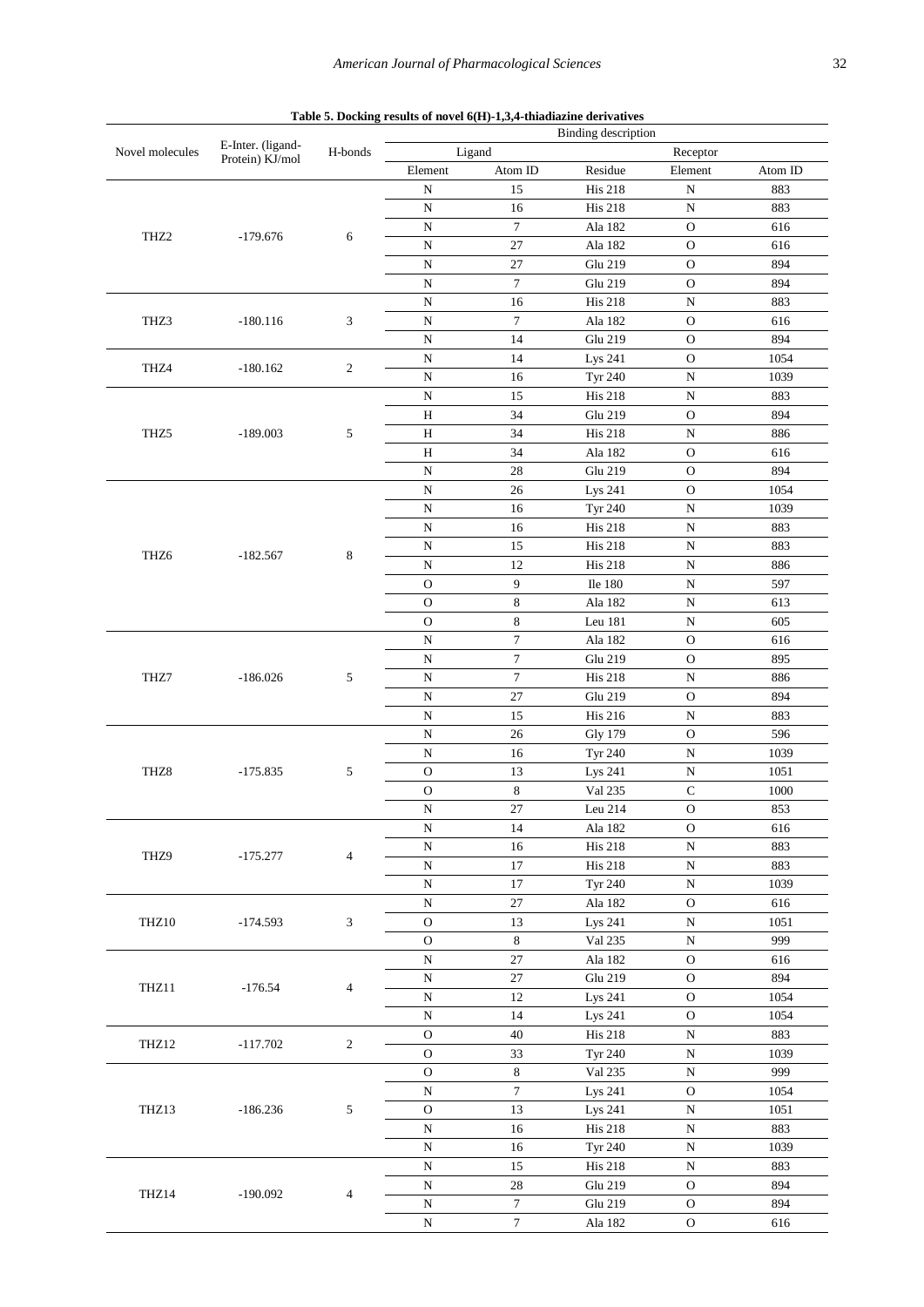<span id="page-4-0"></span>

**Table 6. Docked photographs of novel 6(H)-1,3,4-thiadiazine derivatives** 

# **3.5. Comparison of Docking Results with Preexisting Human MMP-12 Inhibitor (N-Hydroxy-2-(N-Hydroxyethyl)Biphenyl-4- Ylsulfonamido)Acetamide**

Docking analysis of (N-hydroxy-2-(N-hydroxyethyl) biphenyl-4-ylsulfonamido)acetamide with the MMP-12 revealed that interacting residues (amino acids) were His 222, His 228, Pro 238, Phe 237, Val 235, His 218, Thr 239, His 183, Glu 219, Ala 182, Thr 215, Tyr 240 and Leu 214 (Figure 4). These results were similar to the docking analysis of novel designed 6(H)-1,3,4-thiadiazine derivatives.



**Figure 4.** Docking image of (N-hydroxy-2-(N-hydroxyethyl)biphenyl-4 ylsulfonamido) acetamide with the MMP-12 showing interacting amino acids